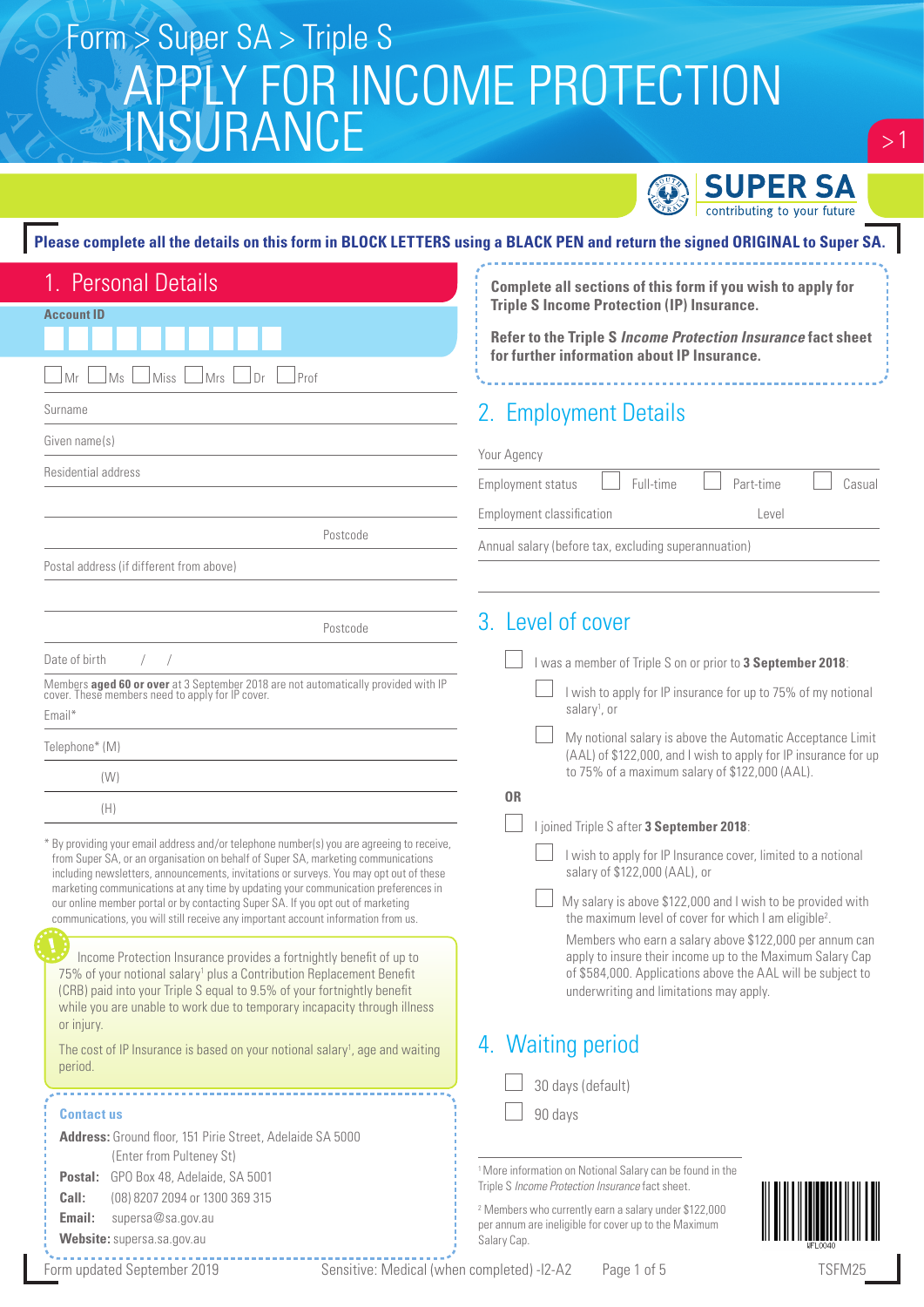|                             |                                                                                                                                                               |                                                                                                                                                                                              |             | <b>SUPER SA</b>             |        |
|-----------------------------|---------------------------------------------------------------------------------------------------------------------------------------------------------------|----------------------------------------------------------------------------------------------------------------------------------------------------------------------------------------------|-------------|-----------------------------|--------|
|                             |                                                                                                                                                               | Please complete all the details on this form in BLOCK LETTERS using a BLACK PEN and return the signed ORIGINAL to Super SA.                                                                  |             | contributing to your future |        |
|                             | 5. Personal Statement                                                                                                                                         |                                                                                                                                                                                              |             |                             |        |
|                             |                                                                                                                                                               | Please complete this Personal Statement if you would like to apply for IP Insurance.                                                                                                         |             |                             |        |
|                             | If you need more space please attach additional pages.                                                                                                        |                                                                                                                                                                                              |             |                             |        |
| Height:<br>1.               | Weight:<br>cm                                                                                                                                                 | kg                                                                                                                                                                                           |             |                             |        |
| 2.                          | No.<br><b>Yes</b>                                                                                                                                             | Are you, or have you been, a smoker or used <sup>2</sup> any sort of tobacco product <sup>3</sup> in the last 5 years?                                                                       |             |                             |        |
| 3.                          | Do you have an illness/medical condition(s) <sup>4</sup> or disability?<br>N <sub>0</sub><br>Yes<br>If no, please proceed to question 7                       |                                                                                                                                                                                              |             |                             |        |
| 4.                          | What is the exact nature of the illness/medical condition(s) <sup>4</sup> or disability?<br>If more than one condition, please attach additional information. |                                                                                                                                                                                              |             |                             |        |
|                             |                                                                                                                                                               |                                                                                                                                                                                              |             |                             |        |
|                             |                                                                                                                                                               |                                                                                                                                                                                              |             |                             |        |
|                             |                                                                                                                                                               |                                                                                                                                                                                              |             |                             |        |
| 5а.                         |                                                                                                                                                               | When did you first suffer from the above illness/medical condition(s) <sup>4</sup> or disability?                                                                                            |             |                             |        |
|                             |                                                                                                                                                               |                                                                                                                                                                                              |             |                             |        |
|                             |                                                                                                                                                               |                                                                                                                                                                                              |             |                             |        |
|                             |                                                                                                                                                               |                                                                                                                                                                                              |             |                             |        |
| 5b.<br><b>Yes</b>           | No                                                                                                                                                            | Have you had any recurrence or symptoms arising from the illness/medical condition(s) <sup>4</sup> or disability?                                                                            |             |                             |        |
| 5c.<br><b>Yes</b>           | Is/are the illness/medical condition(s) <sup>4</sup> or disability getting worse?<br>$\Box$ No                                                                |                                                                                                                                                                                              |             |                             |        |
|                             |                                                                                                                                                               | <sup>2</sup> Use of tobacco includes smoking, chewing or sucking of a tobacco product or any other activity involving the consumption of a tobacco product.                                  |             |                             |        |
|                             |                                                                                                                                                               | <sup>3</sup> A tobacco product means a cigarette, cigar, cigarette or pipe tobacco, tobacco prepared for chewing or sucking, or snuff.                                                       |             |                             |        |
|                             | physical and/or mental condition, and impairs normal function.                                                                                                | 4 A "medical condition" is any illness, disease, injury, disability, disorder, syndrome, infection, behaviour and atypical variations of structure and function that impact on or affect the |             |                             |        |
| Form updated September 2019 |                                                                                                                                                               | Sensitive: Medical (when completed) -I2-A2                                                                                                                                                   | Page 2 of 5 |                             | TSFM25 |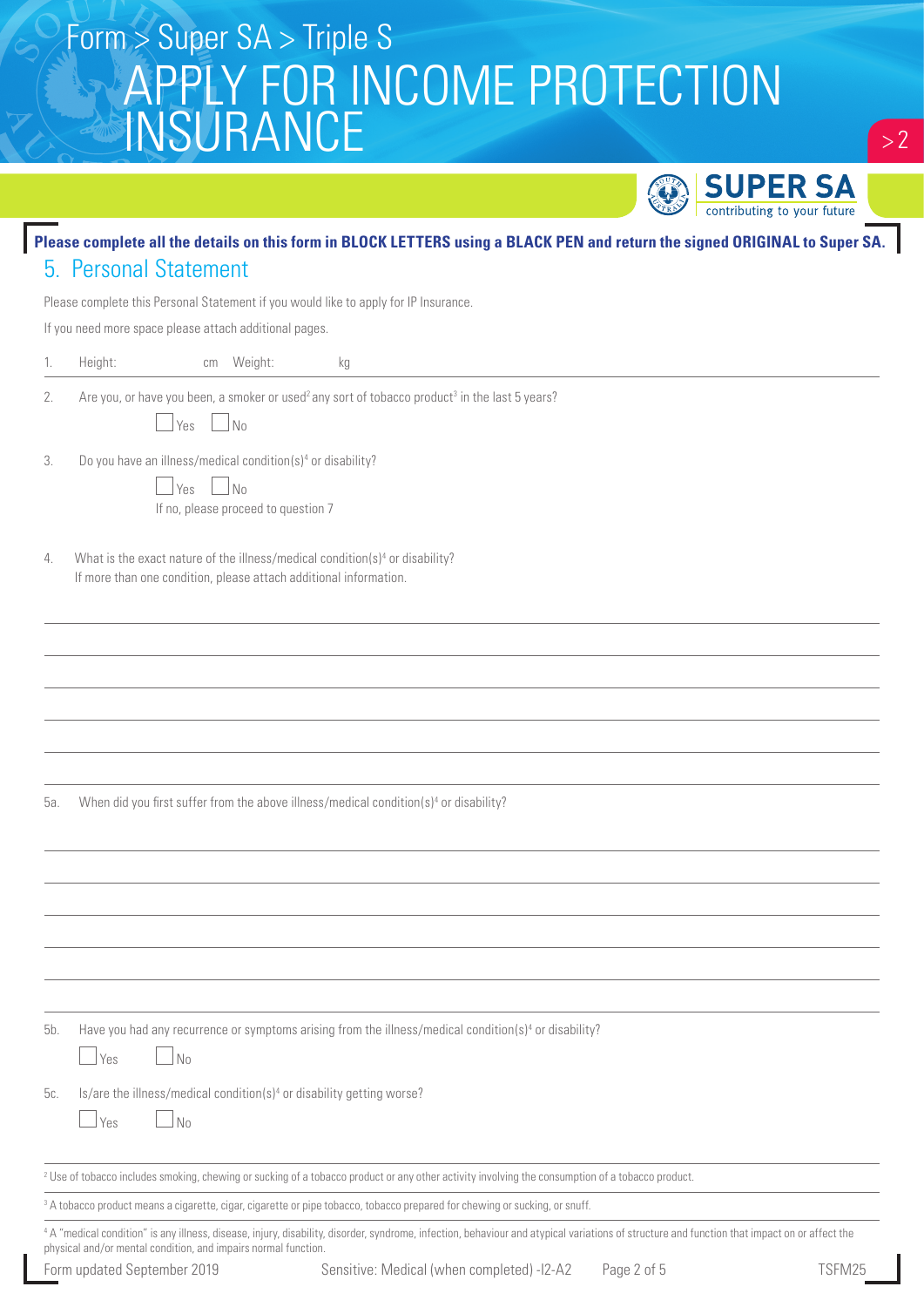|     | Please complete all the details on this form in BLOCK LETTERS using a BLACK PEN and return the signed ORIGINAL to Super SA.                                                    |
|-----|--------------------------------------------------------------------------------------------------------------------------------------------------------------------------------|
| 6а. | Are you receiving treatment (including medication) for the illness/medical condition(s) <sup>4</sup> or disability?<br>$\Box$ Yes<br>$\Box$ No<br>If yes, please give details: |
| 6b. | What was the nature of any treatment?                                                                                                                                          |
| 7а. | Have you ever consulted a doctor about some other illness/medical condition(s) <sup>4</sup> or disability?                                                                     |
|     | $\Box$ Yes<br>$\Box$ No<br>If yes, please give details:                                                                                                                        |
| 7b. | What was the exact nature of the illness/medical condition(s) <sup>4</sup> or disability?<br>If more than one condition, please attach additional information.                 |
|     |                                                                                                                                                                                |
|     |                                                                                                                                                                                |

 A "medical condition" is any illness, disease, injury, disability, disorder, syndrome, infection, behaviour and atypical variations of structure and function that impact on or affect the physical and/or mental condition, and impairs normal function.

 $> 3$ 

**SUPER SA**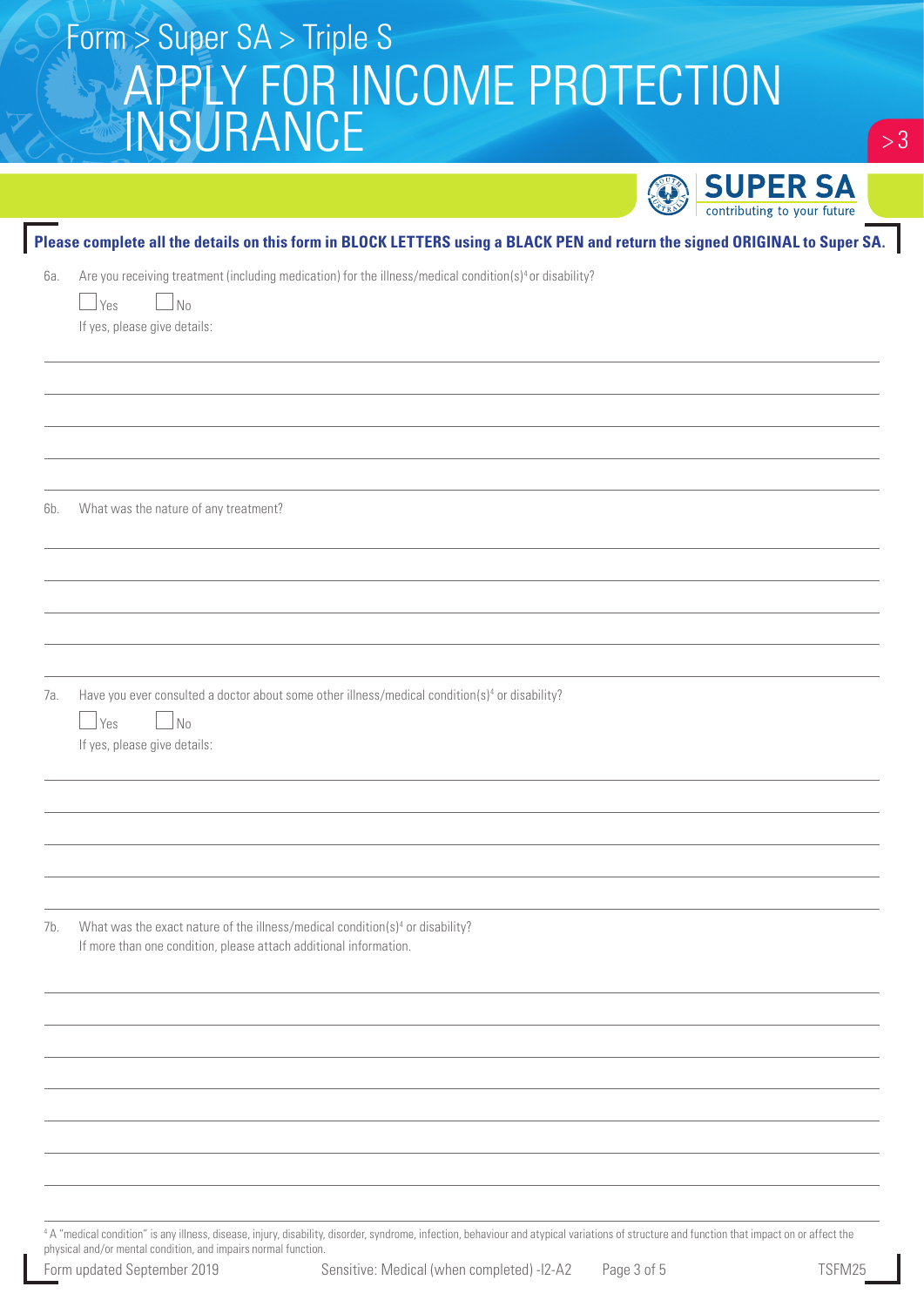| $\sim$ 1 community to your rature                                                                                                                      |
|--------------------------------------------------------------------------------------------------------------------------------------------------------|
| Please complete all the details on this form in BLOCK LETTERS using a BLACK PEN and return the signed ORIGINAL to Super SA.                            |
| When did you first suffer from the above illness/medical condition(s) <sup>4</sup> or disability?<br>7c.                                               |
|                                                                                                                                                        |
|                                                                                                                                                        |
|                                                                                                                                                        |
|                                                                                                                                                        |
|                                                                                                                                                        |
|                                                                                                                                                        |
| Have you had any recurrence or symptoms arising from the illness/medical condition(s) <sup>4</sup> or disability?<br>7d.                               |
| $\Box$ Yes<br>$\overline{\phantom{0}}$ No                                                                                                              |
| What was the nature of the treatment?<br>7е.                                                                                                           |
|                                                                                                                                                        |
|                                                                                                                                                        |
|                                                                                                                                                        |
|                                                                                                                                                        |
|                                                                                                                                                        |
|                                                                                                                                                        |
|                                                                                                                                                        |
| Have you ever had any surgical procedures in relation to any illness/medical condition(s) <sup>4</sup> or disability?<br>8.<br>$\Box$ Yes<br>$\Box$ No |
| If YES, please give details:                                                                                                                           |
|                                                                                                                                                        |
|                                                                                                                                                        |
|                                                                                                                                                        |
|                                                                                                                                                        |
|                                                                                                                                                        |
|                                                                                                                                                        |
|                                                                                                                                                        |
|                                                                                                                                                        |

4 A "medical condition" is any illness, disease, injury, disability, disorder, syndrome, infection, behaviour and atypical variations of structure and function that impact on or affect the physical and/or mental condition, and impairs normal function.

 $> 4$ 

**SUPER SA** 

O,